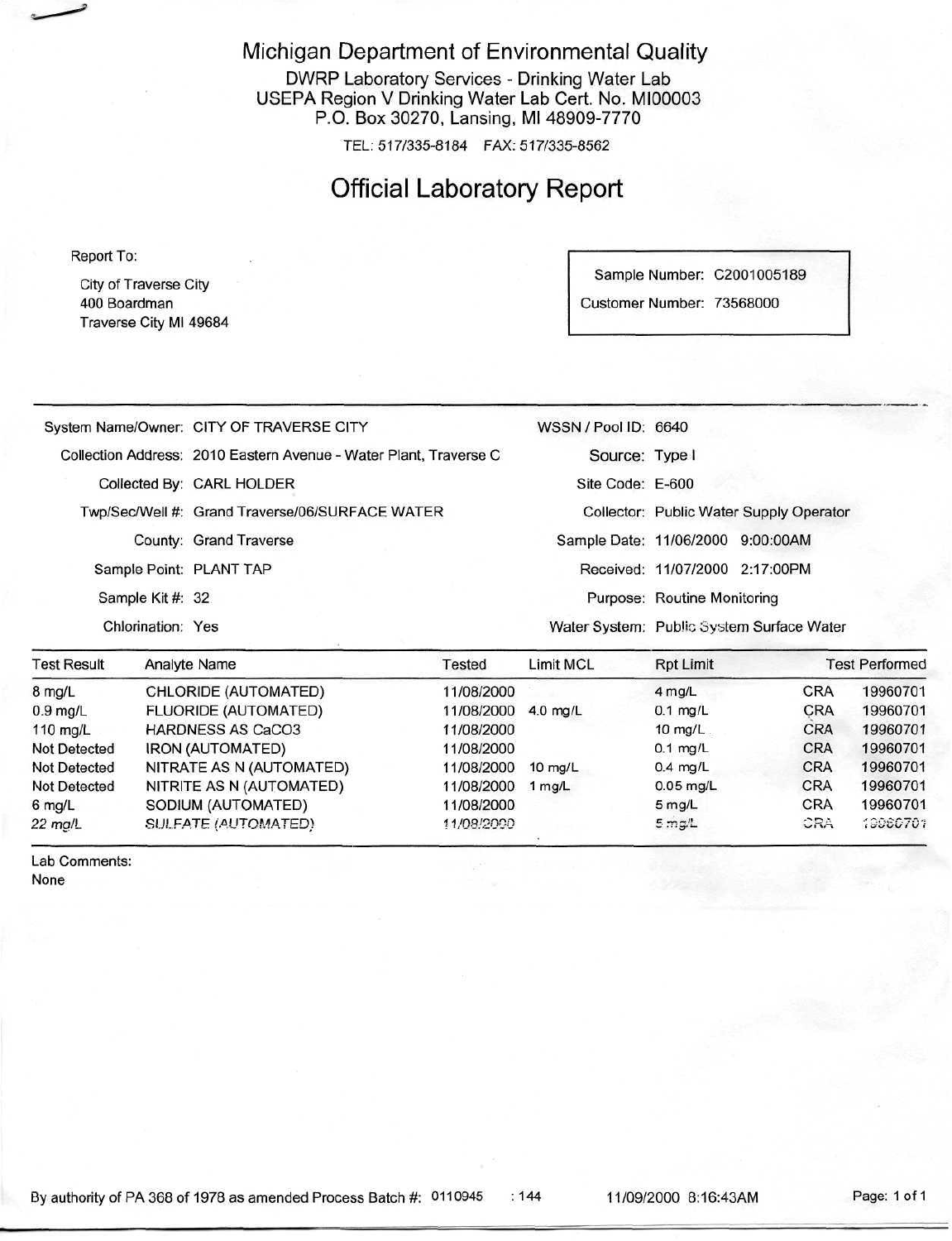Michigan Department of Environmental Quality

DWRP Laboratory Services - Drinking Water Lab USEPA Region V Drinking Water Lab Cert. No. MI00003 P.O. Box 30270, Lansing, Ml 48909-7770

TEL: 517/335-8184 FAX: 517/335-8562

### Official Laboratory Report

Report To:

City of Traverse City 400 Boardman Traverse City Ml 49684 Sample Number: C2001005190

Customer Number: 73568000

| Not Detected       | <b>ANTIMONY</b>    |                                                                   | 11/13/2000 | $0.006$ ma/L                              | $0.0006$ ma/L                  | <b>CSB</b>                              | 19960701              |
|--------------------|--------------------|-------------------------------------------------------------------|------------|-------------------------------------------|--------------------------------|-----------------------------------------|-----------------------|
| <b>Test Result</b> |                    | <b>Analyte Name</b>                                               | Tested     | Limit MCL                                 | Rpt Limit                      |                                         | <b>Test Performed</b> |
|                    | Chlorination: Yes  |                                                                   |            | Water System: Public System Surface Water |                                |                                         |                       |
|                    | Sample Kit #: 36ME |                                                                   |            |                                           | Purpose: Routine Monitoring    |                                         |                       |
|                    |                    | Sample Point: PLANT TAP                                           |            |                                           | Received: 11/07/2000 2:17:00PM |                                         |                       |
|                    |                    | County: Grand Traverse                                            |            | Sample Date: 11/06/2000 9:00:00AM         |                                |                                         |                       |
|                    |                    | Twp/Sec/Well #: City of Traverse Cit/06/SURFACE WATER             |            |                                           |                                | Collector: Public Water Supply Operator |                       |
|                    |                    | Collected By: CARL HOLDER                                         |            | Site Code: E-600                          |                                |                                         |                       |
|                    |                    | Collection Address: 2010 Eastern Avenue - Water Plant, Traverse C |            | Source: Type I                            |                                |                                         |                       |
|                    |                    | System Name/Owner: City of Traverse City                          |            | WSSN / Pool ID: 6640                      |                                |                                         |                       |
|                    |                    |                                                                   |            |                                           |                                |                                         |                       |

| Not Detected        | <b>ANTIMONY</b>       | 11/13/2000           | $0.006$ mg/L             | 0.0006 mg/L    | <b>CSB</b> | 19960701 |
|---------------------|-----------------------|----------------------|--------------------------|----------------|------------|----------|
| $0.001$ mg/L        | <b>ARSENIC</b>        | 11/13/2000 0.05 mg/L |                          | $0.001$ mg/L   | CAS        | 19970415 |
| Not Detected        | <b>BARIUM</b>         | 11/13/2000           | $2$ mg/L                 | $0.030$ mg/L   | <b>CBA</b> | 19960701 |
| Not Detected        | <b>BERYLLIUM</b>      | 11/13/2000           | $0.004$ mg/L             | 0.0004 mg/L    | CBE        | 19960701 |
| Not Detected        | CADMIUM               | 11/13/2000           | $0.005$ mg/L             | 0.0003 mg/L    | <b>CCD</b> | 19960701 |
| Not Detected        | <b>CHROMIUM</b>       | 11/13/2000 0.1 mg/L  |                          | $0.01$ mg/L    | <b>CCR</b> | 19960701 |
| Not Detected        | <b>LEAD BY ICP/MS</b> | 11/13/2000           |                          | $0.003$ mg/L   | CPB        | 19991210 |
| Not Detected        | <b>MERCURY</b>        | 11/13/2000           | $0.002 \,\mathrm{m}$ a/L | $0.00010$ mo/L | CHG        | 19970416 |
| <b>Not Detected</b> | <b>NICKEL</b>         | 11/13/2000 0.1 mg/L  |                          | $0.010$ mg/L   | CNI        | 19960701 |
| Not Detected        | <b>SELENIUM</b>       | 11/13/2000           | $0.05$ mg/L              | $0.005$ mg/L   | <b>CSE</b> | 19960701 |
| Not Detected        | THALLIUM              | 11/13/2000           | $0.002$ ma/L             | 0.0002 mg/L    | <b>CTL</b> | 19960701 |
|                     |                       |                      |                          |                |            |          |

Lab Comments: None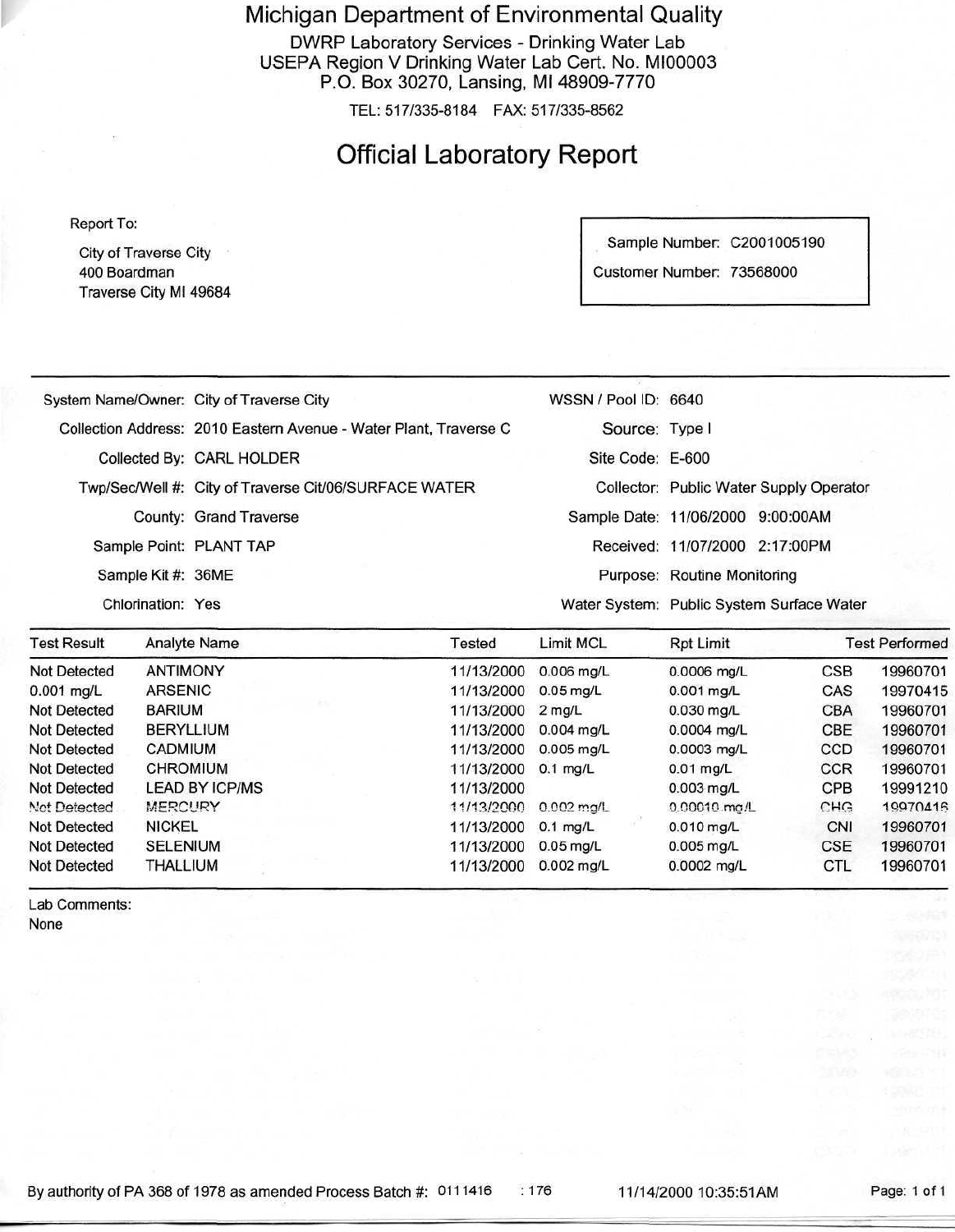Michigan Department of Environmental Quality

DWRP Laboratory Services - Drinking Water Lab USEPA Region V Drinking Water Lab Cert. No. M100003 P.O. Box 30270, Lansing, Ml 48909-7770

TEL: 517/335-8184 FAX: 517/335-8562

### Official Laboratory Report

Report To:

Not Detected Not Detected Not Detected Not Detected

City of Traverse City 400 Boardman Traverse City Ml 49684

Sample Number: C2001005191 Customer Number: 73568000

System Name/Owner: City of Traverse City Collection Address: 2010 Eastern Avenue - Water Plant, Traverse C Collected By: CARL HOLDER Twp/Sec/Well #: City of Traverse/06/SURFACE WATER County: Grand Traverse Sample Point: PLANT TAP Sample Kit #: 36VO Chlorination: Yes WSSN / Pool ID: 6640 Source: Type I Site Code: E-600 Collector: Public Water Supply Operator Sample Date: 11/06/2000 9:00:OOAM Received: 11/07/2000 2:17:OOPM Purpose: Routine Monitoring Water System: Public System Surface Water Test Result Not Detected Not Detected Not Detected Trace Not Detected Not Detected Not Detected Not Detected Not Detected Not Detected 0.0034 mg/L Not Detected 0.0075 mg/L Not Detected Not Detected Not Detected Not Detected Not Detected Not Detected Not Detected Not Detected 0.0067 mg/L Analyte Name BENZENE **BROMOBENZENE** BROMOCHLOROMETHANE BROMOFORM BROMOMETHANE BUTYLBENZENE, NORMAL-BUTYLBENZENE, SEC-BUTYLBENZFNE, TERT-CARBON TETRACHLORIDE CHLOROBENZENE CHLORODIBROMOMETHANE CHLOROETHANE CHLOROFORM CHLOROMETHANE CHLOROTOLUENE (COMBINED) DIBROMO-3-CHLOROPROPANE, 1,2- DIBROMOETHANE 1,2-(EDB) DIBROMOMETHANE DICHLOROBENZENE.1 ,2- DICHLOROBENZENE, 1,3-DICHLOROBENZENE,1 ,4- DICHLOROBROMOMETHANE Tested 11/07/2000 11/07/2000 11/07/2000 11/07/2000 11/07/2000 11/07/2000 11/07/2000 11/07/2000 11/07/2000 11/07/2000 11/07/2000 11/07/2000 11/07/2000 11/07/2000 11/07/2000 11/07/2000 11/07/2000 11/07/2000 11/07/2000 11/07/2000 11/07/2000 11/07/2000 Limit MCL 0.005 mg/L 0.10 mg/L 0.005 mg/L 0.1 mg/L 0.10 mg/L 0.10 mg/L 0.6 mg/L 0.075 mg/L 0.10 mg/L Rpt Limit 0.0005 mg/L 0.0005 mg/L 0.0005 mg/L 0.0004 mg/L 0.020 mg/L 0.0005 mg/L 0.0005 mg/L 0.0005 mg/L 0.0004 mg/L 0.0005 mg/L 0.0004 mg/L 0.020 mg/L 0.0004 mg/L 0.05 mg/L 0.0005 mg/L 0.0025 mg/L 0.0005 mg/L 0.0005 mg/L 0.0005 mg/L 0.0004 mg/L 0.0004 mg/L 0.0004 mg/L Test Performed **CXVO CXVO CXVO CXVO CXVO CXVO CXVO CXVO CXVO CXVO CXVO CXVO** CXVO **CXVO** CXVO **CXVO CXVO CXVO CXVO** CXVO **CXVO CXVO** 19960701 19960701 19960701 19960701 19960701 19960701 19960701 19960701 19960701 19960701 19960701 19960701 19960701 19960701 19960701 19960701 19960701 19960701 19960701 19960701 19960701 19960701

> 11/07/2000 11/07/2000 11/07/2000 11/07/2000

By authority of PA 368 of 1978 as amended Process Batch #: 0111346 : 124 11/13/2000 11:33:52 AM Page: 1 of 2

DICHLORODIFLUOROMETHANE

DICHLOROBUTANE, 1,4-

DICHLOROETHANE,1,1- DICHLOROETHANE,1,2-

0.005 mg/L

0.0005 mg/L 0.001 mg/L 0.0005 mg/L 0.0005 mg/L

CXVO CXVO CXVO **CXVO**